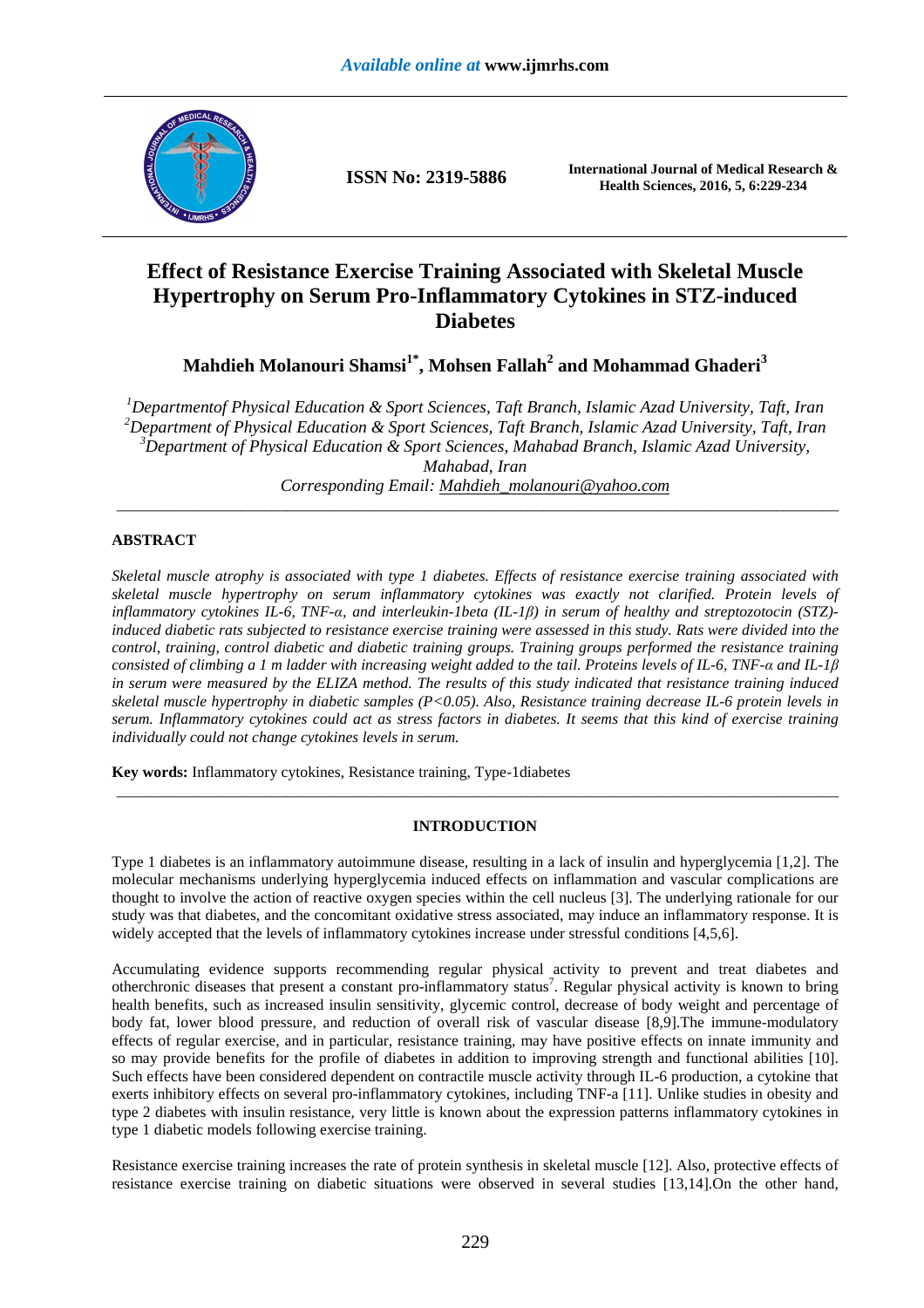hypertrophy of skeletal muscle and the resulting concomitant gain in power are of great interest for people with disease-induced atrophy. Increased expression of inflammatory cytokines has been identified as one of the possible mechanisms of muscle atrophy in diabetes [15]. Aerobic exercise training has been shown to decrease the production of pro-inflammatory cytokines in plasma and tissues [16]. But effects of resistance exercise training on inflammatory cytokines were not exactly clarified.

*\_\_\_\_\_\_\_\_\_\_\_\_\_\_\_\_\_\_\_\_\_\_\_\_\_\_\_\_\_\_\_\_\_\_\_\_\_\_\_\_\_\_\_\_\_\_\_\_\_\_\_\_\_\_\_\_\_\_\_\_\_\_\_\_\_\_\_\_\_\_\_\_\_\_\_\_\_\_*

As we know effect of resistance training associated with skeletal muscle hypertrophy on inflammatory cytokines in type-1 diabetes have not been assessed. We hypothesized that diabetes would modulate the effects of resistance exercise on inflammatory cytokines in serum. In this study, protein levels of inflammatory cytokines IL-6, TNF-α, and interleukin-1beta (IL-1β) in serum of healthy and streptozotocin (STZ)-induced diabetic rats subjected to resistance exercise training were assessed.

## **MATERIALS AND METHODS**

## **Animal**

All experiments involving animals were conducted according to the policies of the Iranian Convention for the Protection of Vertebrate Animals Used for Experimental and other Scientific Purposes, and the protocol was approved by the Ethics Committee of the School of Medicine Sciences, Tarbiat Modares University (TMU), Tehran, Iran. Male Wistar rats weighing 250–280 g were used in this study, and were housed in a light- and temperaturecontrolled animal facility with free access to tap water and food pellets. Animals were maintained in the Central Animal House, School of Medical Sciences of TMU.

Animals (8 per group) were randomly assigned to the following the treatment groups: control (C); trained (T); STZinduced diabetes (D); and STZ-induced diabetes plus training (DT). Diabetes was induced with IP injection of STZ (Sigma) at 55 mg.kg<sup>-1</sup> of body weight (BW) in a 0.1 M citrate buffer (pH 4.5). An equal volume of buffer was injected into the control rats. Blood glucose concentrations were assessed after 4 days to ensure that fasting levels greater than 14 mmol.  $l^{-1}$  (250 mg. dl<sup>-1</sup>) were reached. Diabetic rats were not treated with insulin during the study, and they showed symptoms of type-1 diabetes, such as polyuria and weight loss.

## **Resistance training**

Rats in the T and DT groups were trained using a ladder-climbing protocol that specifically targets the FHL muscle, with progressively larger weight loads attached to the tail as previously described [17]. Briefly, animal climbed 26 rungs across the 1 m ladder. One repetition along the ladder required 26 total lifts by the animal (13 lifts per limb). Rats were familiarized with the exercise for three days, 48 hours before STZ injection, and exercise training was initiated after STZ injection. Rats were positioned at the bottom of climbing apparatus and motivated to climb the ladder by touching the tail. Exercised animals trained 5 weeks with a rest of 48 h between each exercise session.



**Figure1. Protocol for resistance training using ladder climbing** 

*Amount of weight lifted by diabetic (N=8) and normal (N=8) rats during 17 sessions of resistance exercise.* 

Animals from the T and DT groups were exercised with 5 sets of 4 repetitions each with a 60 sec rest interval between the reps and 3 min between the sets per session. At 13 and 14 sessions, rats were decreased to 3 sets of 5 repetitions. Weight loads were based on pilot studies for T and ST groups and previous literature reports [14,18]and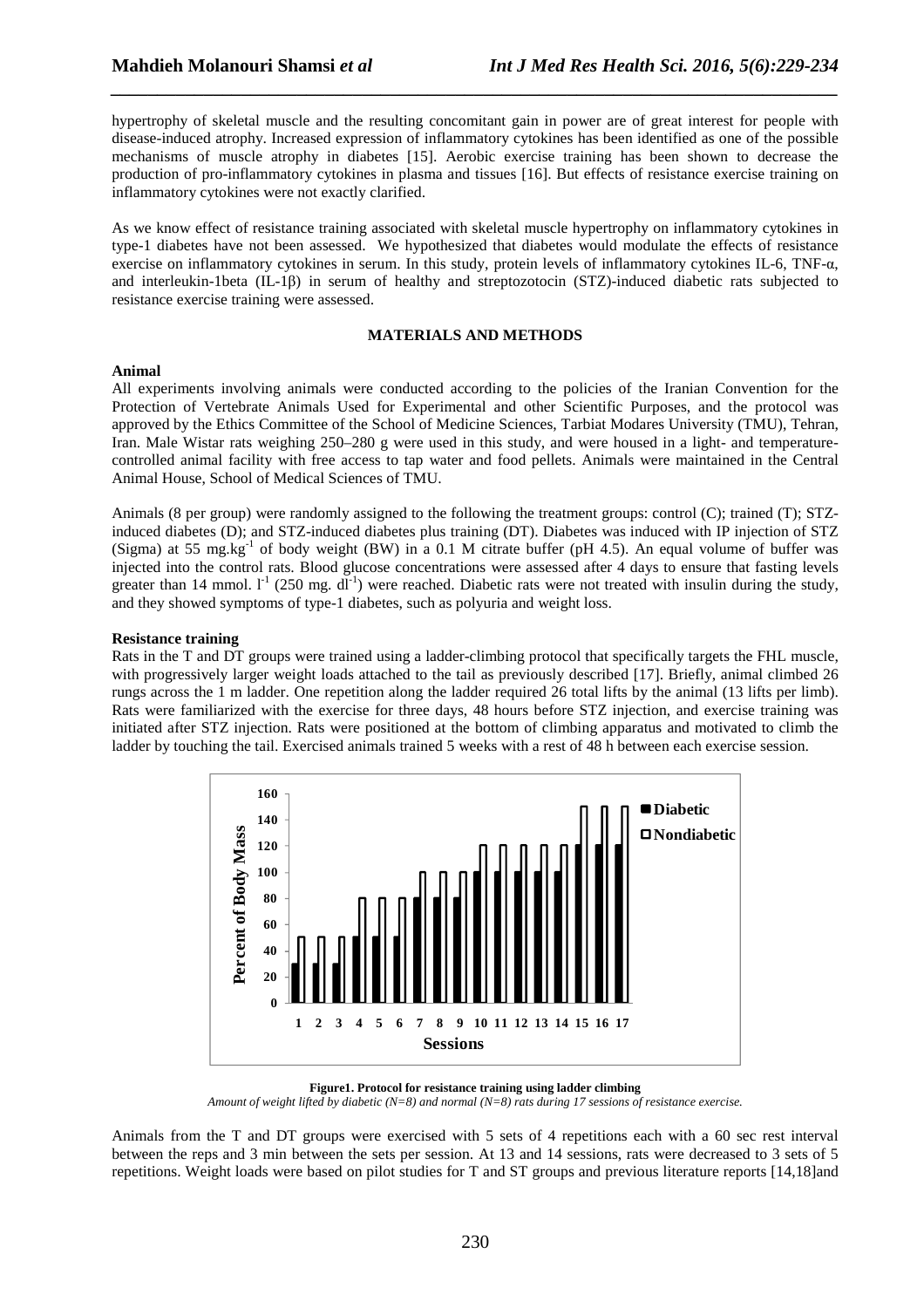are provided in Fig. 1[13]. It was not possible to use the same loads relative to body weight for healthy and diabetic rats. Maximal loads that rats could bear prior to training were 120% of body mass in DT group and 150% of body mass in T group.

*\_\_\_\_\_\_\_\_\_\_\_\_\_\_\_\_\_\_\_\_\_\_\_\_\_\_\_\_\_\_\_\_\_\_\_\_\_\_\_\_\_\_\_\_\_\_\_\_\_\_\_\_\_\_\_\_\_\_\_\_\_\_\_\_\_\_\_\_\_\_\_\_\_\_\_\_\_\_*

## **Serum collection**

Twenty-four hours after the last training session, rats were anesthetized with a mixture of Ketamine<sup>TM</sup> (30–50 mg.kg<sup>-1</sup> BW, IP) and Xylazine (3–5 mg.kg<sup>-1</sup> BW, IP). Serum samples, at least 5 ml blood were taken by intra cardiac puncture from each rat, followed by euthanasia using cervical dislocation. Blood samples were centrifuged for 10 minutes at 4000 rpm and serum stored at  $-70^{\circ}$ C.

## **Assay of cytokines**

TNF-α, IL-6 and IL-1β protein levels in serum were determined in duplicate using commercially-available rat ELISA kits (DuoSet ELISA, R&D Systems, Minneapolis, MN). The assays were carried out according to the manufacturers' instructions. Data are expressed as pg of cytokine per ml. The minimum detectable concentrations were  $\leq$  5 pg.ml<sup>-1</sup> for IL-1β and TNF- $\alpha$  and  $\leq$ 20 pg.ml<sup>-1</sup> for IL-6. The intra- and inter- assay coefficients of variation were: 2.7 and 5.2% for TNF-α; 4.9 and 9.5% for IL-6; 5.5 and 4.7% for IL-1β.

## **Blood glucose and serum insulin measurements**

Fasting blood was sampled from the tail vein 24 h after the last exercise session, following an overnight fast. Blood glucose levels were tested by glucometer (GT-1920, Japan) with samples run in duplicate. Serum insulin concentrations were measured using a commercially-available ultrasensitive rat insulin ELISA kit (ALPCO Diagnostics, Windham, NH).

## **Statistical analysis**

All analyses were performed using SPSS V16.0 (SPSS, Chicago, IL). Two-way analysis of variance (two-way ANOVA) and Tukey post-hoc tests were used for protein data. Also, two-way ANOVA were used for characteristic features of rats in different groups. Statistical significance was set at P<0.05. Data are presented as means ± SEM.

#### **RESULTS**

## **Induction of diabetes mellitus and effects of training on muscle mass**

Rats underwent the protocols for control (C), trained (T), STZ-induced diabetes (D) and diabetes with training (DT) as outlined in Methods. The characteristic features of the rats in different groups are presented in Table 1, which shows that the diabetic groups displayed significant reductions in plasma insulin levels compared to the healthy groups. Consequently, typical type 1 diabetes hyperglycemia occurred in D and DT groups, with increased fasting glucose. Moreover, at the end of the study, diabetic rats showed a significant decrease in total BW, although different groups did not have noticeable differences in total weight at the beginning of the study (Table 1). Five weeks of resistance training resulted in hypertrophy of the fast FHL muscle in the T and DT groups, as indicated by a significantly higher ratio of FHL weight-to-body weight in trained compared to sedentary animals (Table 1). Although total BW diminished in the both D and DT groups, the ratio of FHL muscle to body weight was significantly higher in the DT group compared with the D group[13]. These data are consistent with previous studies indicating preferential hypertrophy of the fast FHL muscle in this ladder climbing resistance exercise protocol [17,19].

|                                                          |                       | т                          |                      | DТ                  |
|----------------------------------------------------------|-----------------------|----------------------------|----------------------|---------------------|
| Initial weight $(g)$                                     | $266.9 \pm 7.09 \, a$ | $260.38 \pm 5.34 a$        | $262.5 + 4.86 a$     | $261.75 \pm 9.37 a$ |
| Final Weight $(g)$                                       | $320.3 \pm 7.57 a$    | $317.38 \pm 8.66 a$        | $232.51 \pm 10.18 b$ | $248.3 + 4.33h$     |
| Fasting glucose (mmol. $1^{-1}$ )                        | $4.52+0.57 a$         | $4.34+0.12 a$              | $30.37 + 4.12 h$     | $27.76 \pm 2.41 b$  |
| Fasting insulin $(ng.m-1)$                               | $0.61 \pm 0.04 a$     | $0.72 + 0.05 a$            | $0.14 + 0.03 b$      | $0.21 \pm 0.02 b$   |
| FHL muscle mass (mg)                                     | 576.6 $\pm$ 19.64 a   | 646.62 $\pm$ 8.88 <i>b</i> | 416.6 $\pm$ 11.93 c  | 494.5 $\pm$ 3.8 d   |
| FHL-to-body mass ratio (mg.g <sup>-1</sup> $\times$ 100) | $179.61 \pm 2.17 a$   | $204.6 \pm 5.13 b$         | $175.4 \pm 9.83 a$   | $199.64 \pm 2.19b$  |

*Data were analyzed by 2-way ANOVA; for each parameter, values with different italicized letters differ significantly at P < 0.05. N=8 animals per group.* 

#### **Inflammatory cytokine levels in Serum**

Fig 2 shows the effects of diabetes and resistance training on protein levels of IL-6, TNF-α, and IL-1β in serum. We did not observe significantly higher concentrations of inflammatory cytokines in diabetic serum compared to healthy rats (Fig 2 A, B, C). Resistance training decreased IL-6 protein levels in serum (Fig 2 A). on the other hand, training did not affect serum TNF- $\alpha$  and IL-1 $\beta$  serum protein levels (Fig 2B,C).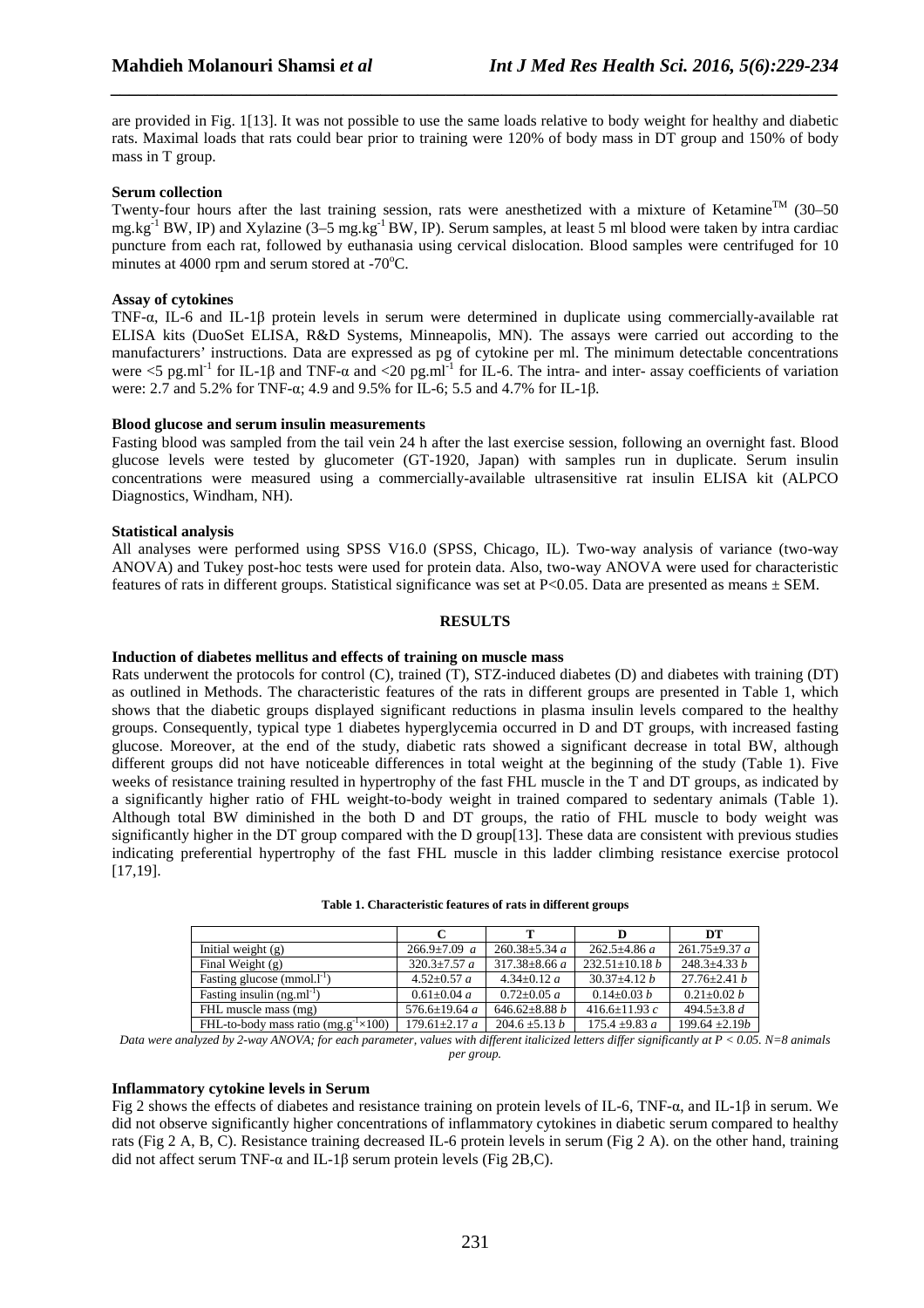

**Figure 2. Cytokine concentrations in serum from the four groups of rats** 

A: IL-6 concentrations in serum; two-way ANOVAs revealed significant effects of training for IL-6. B: TNF-α concentrations in serum; two-way ANOVAs did not reveal significant effects of training and diabetes for TNF-α in serum. C: IL-1B concentrations in serum; two-way ANOVAs did not reveal significant effect of diabetes and training for IL-1B in serum. For all panels, bars with different superscripts are significantly different (*P*<0.05). \* differ from C group,  $\neq$  differ from D group. Groups are: C healthy control, sedentary rats; T, trained healthy rats; D, diabetic sedentary rats; DT, diabetic trained rats.  $N = 6-8$  animals per group. Results are expressed as mean  $\pm$ standard error (SE).

### **DISCUSSION**

This study was undertaken to test the hypothesis that resistance training would maintain muscle mass, as well as change inflammatory cytokine in serum in diabetic subjects. The results of this study showed that decreased FHL muscle mass, whereas FHL skeletal muscle weight increased following resistance training in both healthy and diabetic subjects. While diabetes decreased body mass, we did not observe any differences between control and training groups in body mass in either healthy or diabetic rats. STZ-induced diabetes did not change serum inflammatory cytokines.On the other hand, resistance training decreased IL-6 serum protein levels in diabetic and normal rats.

The applied resistance training in the present study was ladder climbing. Ladder climbing has been found to produce increases in the mass of the FHL muscle, while the mass of other muscle groups was not affected[18,19,20]. It seems that in this kind of resistance training various training-related variables such as frequency, duration, sets, intensity and repetition of exercise sessions are important for adaptation in different muscles [21]. Hornberger and Farrar (2004) observed the FHL muscle hypertrophy following progressive resistance exercise with ladder in the rat [19]. Also, after 6 weeks' resistance training increase in muscle mass in the FHL in the young and aged animal was observed[20]. Lee et al (2004) suggested that selective hypertrophy of FHL muscle is due to its eccentric mode of action during climbing. It is shown that muscle hypertrophy after heavy resistance training only observe in fast type fiber[17].In a similar study, Harris et al (2009) demonstrated that resistance training with ladder induces hypertrophy of the mixed fiber type plantaris muscle and do not have hypertrophic effect on slow twitch soleus muscle [20].

We did not observe any changes in TNF-α and IL-1β following resistance training. Several studies have shown that exercise training leads to an increase of serum levels of anti-inflammatory cytokine[22,23]. Based on its antiinflammatory effects, exercise can also be used as a means to control low-grade systemic inflammation [11]. Also, exercise training could diminish the skeletal muscle wasting in diabetic rats by decreasing oxidative stress and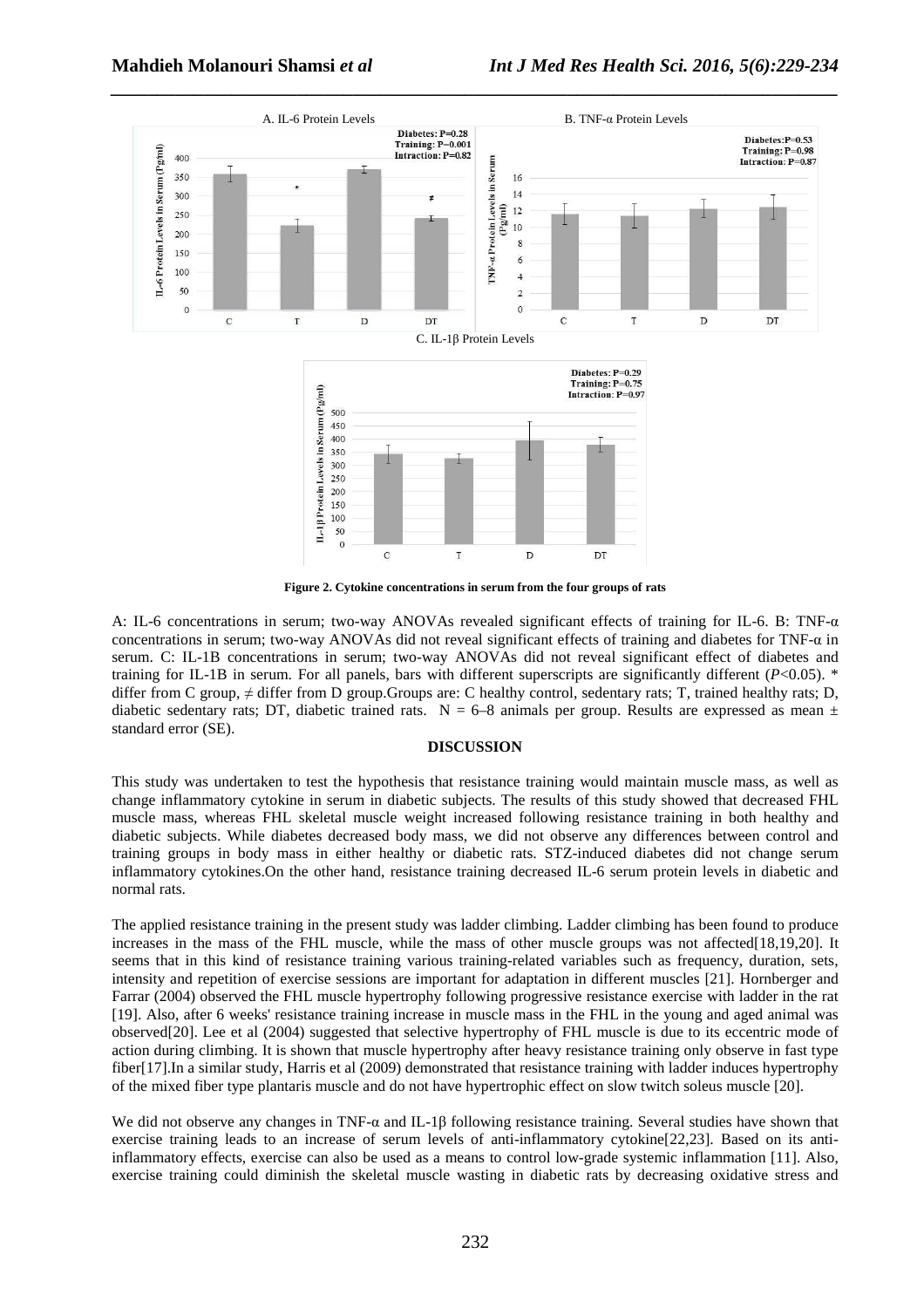inhibiting muscle-specific ring-finger protein 1 (MuRF1) expression at both the mRNA and protein levels [24]. On the other hand, inappropriate exercise intensity can worsen this dysregulation, contributing to the metabolic, inflammatory, and stress disorders associated with metabolic syndrome[25]. In addition, resistance training involving eccentric actions induces muscular damage to a higher extent than concentric actions [26]. Numerous studies have shown that eccentric exercise-induced muscle damage triggers inflammatory responses characterized by releases of leukocytes and cytokines[27]. Cytokine response may vary by the type of exercise, intensity, duration, recovery between exercise bouts, and training status [28].

*\_\_\_\_\_\_\_\_\_\_\_\_\_\_\_\_\_\_\_\_\_\_\_\_\_\_\_\_\_\_\_\_\_\_\_\_\_\_\_\_\_\_\_\_\_\_\_\_\_\_\_\_\_\_\_\_\_\_\_\_\_\_\_\_\_\_\_\_\_\_\_\_\_\_\_\_\_\_*

In our study inflammatory cytokines were not changed after resistance training. To date, the findings of studies that examined the effect of resistance training alone on pro-inflammatory markers in human or animals with diabetes mellitus are limited and inconsistent[29,30]. Brooks et al. (2006) reported that16 weeks of resistance training in elderly individuals with type 2 diabetes reduced plasma CRP concentration compared with the control group[31]. Similarly, Olson et al. (2007)reported that long-term resistance training (1 year, 2 days/week) significantly reduced plasma CRP concentration compared with baseline levels in overweight women[32]. In contrast, Levinger et al. (2009) indicated that resistance training as a single intervention did not modify any inflammatory marker at rest for any of the tested groups. Authors suggested that long-term resistance training interventions may be required to see the effect on the tested inflammatory markers [33].

Aerobic exercise training has been shown to decrease the production of pro-inflammatory cytokines in plasma and tissues. Despite this, even long duration resistance training could not decrease inflammation [34,35]. The importance of inflammatory events in promoting or preventing skeletal muscle hypertrophy is unclear. With attention to previous studies, it seems that inflammation is related to adaptations induced with resistance training[34,35,36]. Therefore, combining resistance and aerobic training could be an effective way to prevent and delay muscle inflammatory events induced with resistance training especially for inflammatory cytokines related to diseases in skeletal muscle.

### **CONCLUSION**

In summary, in our study only IL-6 protein levels decreased in response to training in diabetes, suggesting that for desired changes in other inflammatory cytokines, aerobic or concurrent training can be considered. Our study showed that resistance exercise exhibited positive effects on muscle mass in both healthy and diabetic rats.

#### **Acknowledgements**

The author would like to thank the team of researchers. In addition, we would like to appreciate the Vice President of Research, Islamic Azad University, Taft Branch, for financially supporting this study.

#### **REFERENCES**

[1]Cabrera SM, HenschelAM, Hessner MJ. Innate inflammation in type 1 diabetes.Transl Res. 2016; 167(1):214-27. [2]Price JD, Tarbell KV. The Role of Dendritic Cell Subsets and Innate Immunity in the Pathogenesis of Type1DiabetesandOtherAutoimmune Diseases. FrontImmunol. 2015;15(6):288.

[3] Wright E Jr, Scism-Bacon JL, Glass LC. Oxidative stress in type 2 diabetes: the role of fasting and postprandial glycaemia. Int J ClinPract. 2006; 60:308–314

[4] Ireland HE, Leoni F, Altaie O, Birch CS, Coleman RC, Hunter-Lavin C et al. Measuring the secretion of heat shock proteins from cells. Methods. 2007; 43:176–183

[5]Pandey KB, Mishra N, Rizvi SI. Protein oxidation biomarkers in plasma of type 2 diabetic patients. ClinBiochem. 2009; 23:23

[6]Soti C, Nagy E, Giricz Z, Vigh L, Csermely P, Ferdinandy P. Heat shock proteins as emerging therapeutic targets. Br J Pharmacol. 2005; 146:769–780

[7] Pedersen BK. The anti-inflammatory effect of exercise: its role in diabetes and cardiovascular disease control. Essays Biochem. 2006; 42, 105–117

[8] Caspersen CJ, Fulton JE, Epidemiology of walking and type 2 diabetes. Med Sci Sports Exerc. 2008; 40, 519– 528

[9]Wilund KR. Is the anti-inflammatory effect of regular exercise responsible for reduced cardiovascular disease? ClinSci (Lond). 2008; 112, 543–555

[10] Li ZZ, Liu JB, Jiao L, Chen L. Intensive therapy for diabetes through influence on innate immune system.Med Hypotheses. 2009;72, 675–676

[11]Mathur N, Pedersen BK. Exercise as a mean to control low grade systemic inflammation. Mediators Inflamm. 2008; 2008:109502